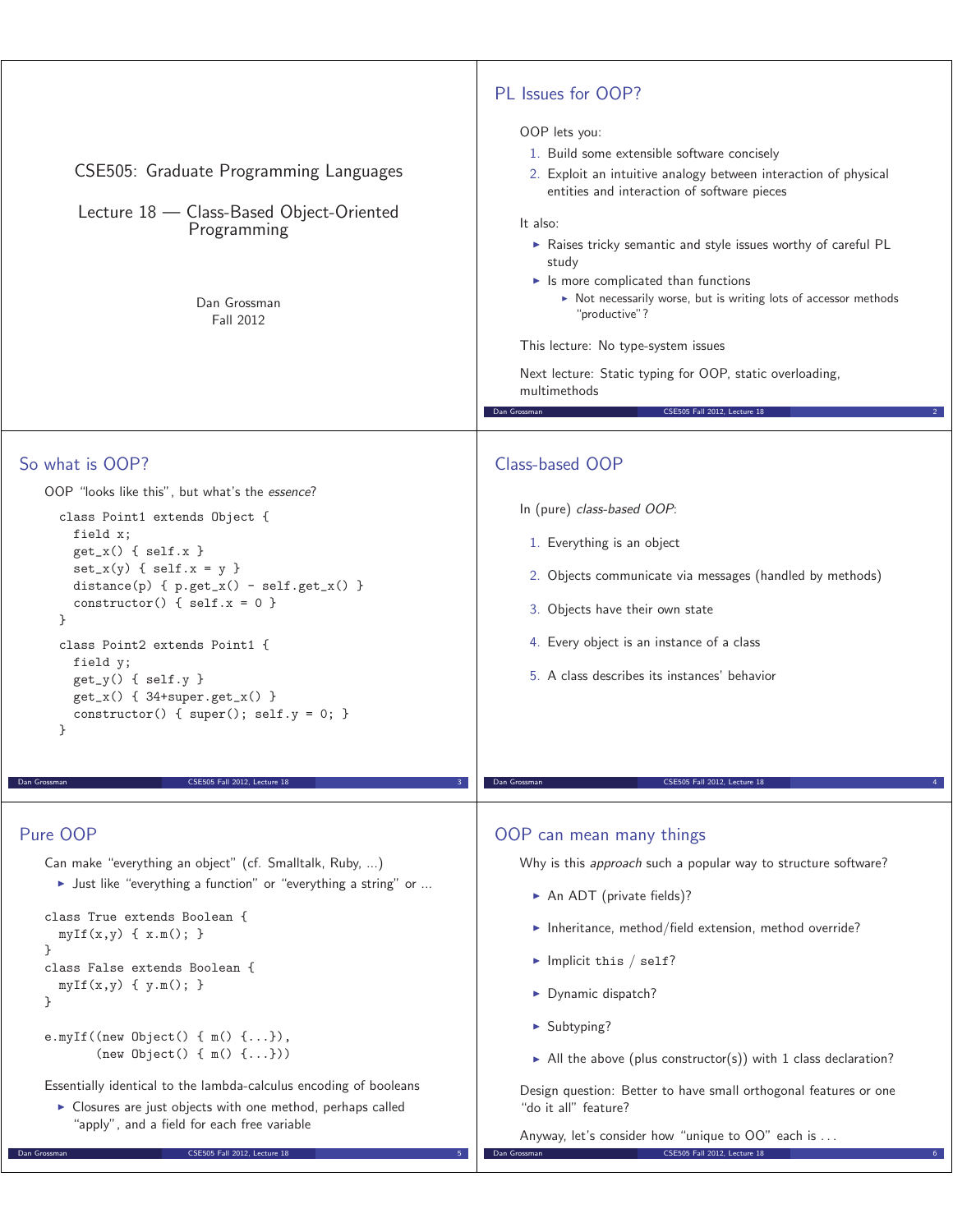## OOP as ADT-focused Fields, methods, constructors often have visibilities What code can invoke a method / access a field? Other methods in same object? other methods in same class? a subclass? within some other boundary (e.g., a package)? any code? ... - Visibility an orthogonal issue, so let's assume public methods (any code) and private fields (only methods of that object) for simplicity Hiding concrete representation matters, in any paradigm **For simple examples, objects or modules work fine** ▶ But OOP struggles with binary methods Dan Grossman CSE505 Fall 2012, Lecture 18 7 Simple Example type int\_stack val empty\_stack : int\_stack val push : int -> int\_stack -> int\_stack ... push 42 empty\_stack class IntStack { ... // fields constructor() {...} push(Int i)  $\{ \ldots \}$ ... } new IntStack().push(42); Dan Grossman CSE505 Fall 2012, Lecture 18 8 Binary-Method Example type choose\_bag val singleton : int -> choose\_bag val union : choose\_bag -> choose\_bag -> choose\_bag val choose : choose\_bag -> int (\* choose element uniformly at random \*) class ChooseBag { ... // fields constructor(Int i) { ... } ChooseBag union(ChooseBag that) { ... } Int choose() { ... } } - ML implementation straightforward, e.g., use an int list ▶ OOP implementation *impossible* unless add more methods (wider interface) or make fields less private (less OOP)  $\triangleright$  Notice union is a "binary method" (any  $n > 1$  problematic) Dan Grossman CSE505 Fall 2012, Lecture 18 9 Inheritance and Override Subclasses: 1. inherit fields and methods of superclass 2. can override methods 3. can use super calls (a.k.a. resends) Can we code this up in OCaml? ▶ No: Field-name reuse (let's ignore that) ▶ No: Static type system without subtyping (let's ignore that) ▶ No: Because of the key semantic difference of OOP ... but let's try anyway with "plain old" records of functions and recursion ... CSE505 Fall 2012, Lecture 18 Attempting Inheritance let point1\_constructor () = let  $x = ref 0 in$ let rec self = {  $get_x = (fun () -> !x);$  $set_x$  =  $(fun y \rightarrow x := y)$ ; distance =  $(fun p \rightarrow p.get_x() - self.get_x() )$ } in self (\* note: adding get\_y prevents type-checking in OCaml \*) let point2\_constructor () = let r = point1\_constructor () in let  $y = ref 0 in$ let rec self = {  $get_x = (fun () -> 34 + r.get_x())$ ;  $set_x = r.set_x;$ distance = r.distance;  $get_y = (fun () \rightarrow !y)$  in self CSE505 Fall 2012, Lecture 18 Problems Small problems: ▶ Have to change point2 code when point1 changes. ► But OOP has many "fragile base class" issues too ▶ No direct access to "private fields" of super-class Big problem: Distance method in point2 code does not behave how it does in OOP! ► We do not have late-binding of self (i.e., dynamic dispatch) Claim: The essence of OOP (versus records of closures) is a fundamentally different rule for what self maps to in the environment! Dan Grossman CSE505 Fall 2012, Lecture 18 12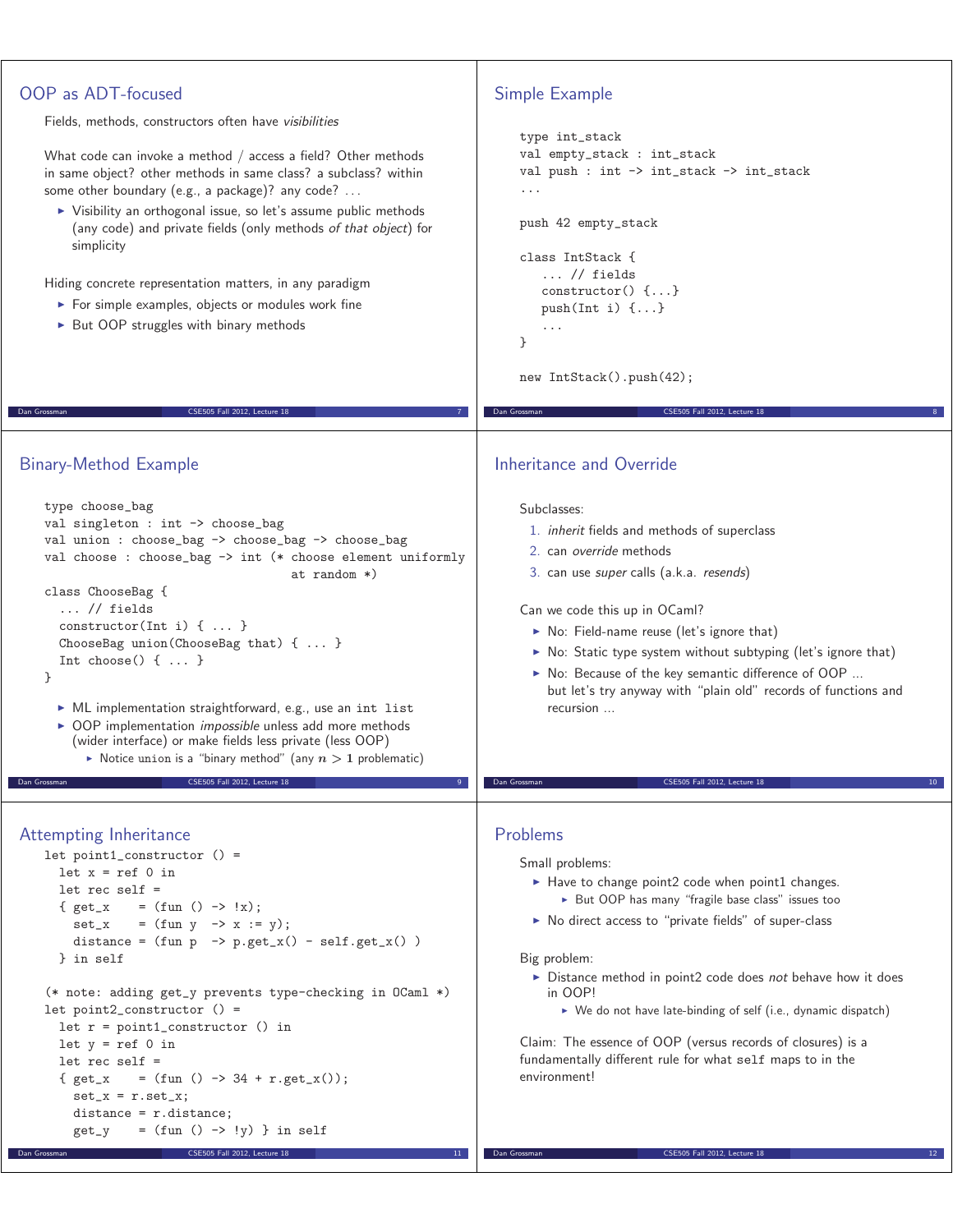## More on late binding Late-binding, dynamic dispatch, and open recursion are all essentially synonyms. The simplest example I know: Functional (even still  $O(n)$ ) let  $c1()$  = let rec  $r = \{$ even = fun i  $\rightarrow$  if i > 0 then r.odd (i-1) else true; odd = fun i  $\rightarrow$  if i > 0 then r.even (i-1) else false } in r let  $c2()$  = let  $r1 = c1()$  in let rec  $r = \{even = r1.event; odd i = i \% 2 == 1 \} in r$ OOP (even now *O***(1)**): class C1 { int even(i) { if i>0 then  $odd(i-1)$  else true } int odd(i) { if i>0 then even(i-1) else false } } class C2 extends C1 { int odd(i) { i % 2 == 1 } } CSE505 Fall 2012, Lect The big debate Open recursion: - Code reuse: improve even by just changing odd - Superclass has to do less extensibility planning Closed recursion: - Code abuse: break even by just breaking odd **>** Superclass has to do more abstraction planning Reality: Both have proved very useful; should probably just argue over "the right default" Dan Grossman CSE505 Fall 2012, Lecture 18 14 Where We're Going Now we know overriding and dynamic dispatch is the interesting part of the expression language Next: ► How exactly do we define method dispatch? ► How do we use overriding for extensible software? - Next lecture: Static typing and subtyping vs. subclassing CSE505 Fall 2012, Lecture 18 Defining Dispatch Focus on correct definitions, not super-efficient compilation techniques Methods take "self" as an argument - (Compile down to functions taking an extra argument) So just need self bound to the right thing Approach 1: ► Each object has 1 "code pointer" per method ► For new C() where C extends D: - Start with code pointers for D (inductive definition!) - If C adds m, add code pointer for m ► If C overrides m, change code pointer for m ▶ self bound to the (whole) object in method body CSE505 Fall 2012, Lecture 18 Dispatch continued Approach 2: ► Each object has 1 "run-time tag" ► For new C() where C extends D, tag is C ▶ self bound to the (whole) object in method body ► Method call to m reads tag, looks up (tag,m) in a global table Both approaches model dynamic-dispatch and are routinely formalized in PL papers. Real implementations a bit more clever Difference in approaches only observable in languages with run-time adding/removing/changing of methods Overriding and Hierarchy Design Subclass writer decides what to override to modify behavior - Often-claimed unchecked style issue: overriding should specialize behavior But superclass writer often has ideas on what will be overridden Leads to abstract methods (must override) and abstract classes: ▶ An abstract class has > 0 abstract methods ▶ Overriding an abstract method makes it non-abstract - Cannot call constructor of an abstract class

Informal claim: This is hard to explain to freshmen, but in the presence of overriding, no simpler definition is correct

Else it's not OOP and overriding leads to faulty reasoning CSE505 Fall 2012, Lecture 18

Adds no expressiveness (superclass could implement method to raise an exception or loop forever), but uses static checking to enforce an idiom and saves you a handful of keystrokes